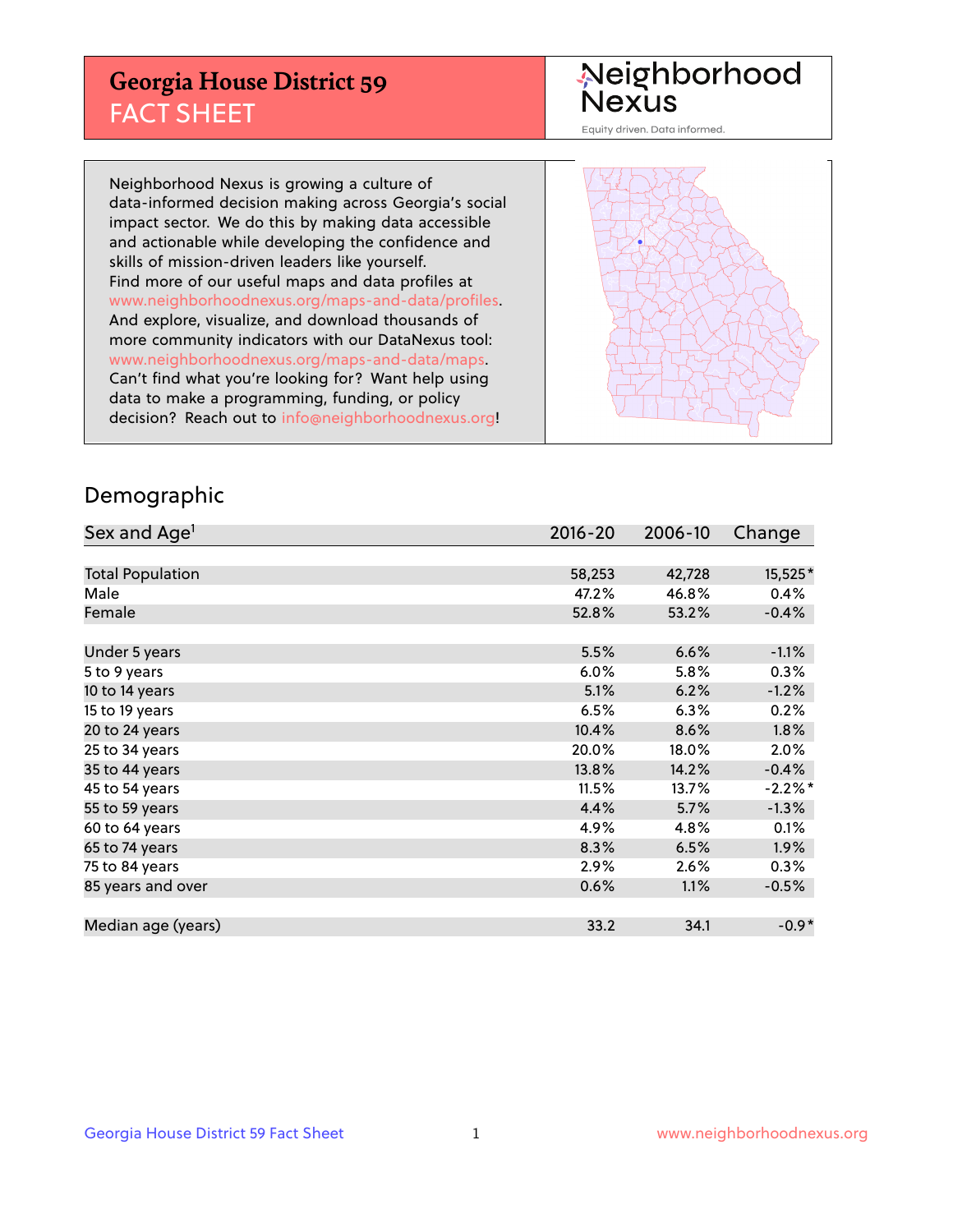## Demographic, continued...

| Race <sup>2</sup>                                            | $2016 - 20$ | 2006-10 | Change     |
|--------------------------------------------------------------|-------------|---------|------------|
| <b>Total population</b>                                      | 58,253      | 42,728  | 15,525*    |
| One race                                                     | 96.4%       | 98.8%   | $-2.4\%$ * |
| White                                                        | 21.1%       | 16.5%   | 4.6%*      |
| <b>Black or African American</b>                             | 71.8%       | 79.0%   | $-7.2\%$ * |
| American Indian and Alaska Native                            | 0.5%        | 0.2%    | 0.3%       |
| Asian                                                        | 2.3%        | 1.7%    | 0.6%       |
| Native Hawaiian and Other Pacific Islander                   | 0.1%        | 0.0%    | 0.0%       |
| Some other race                                              | 0.7%        | 1.5%    | $-0.7%$    |
| Two or more races                                            | 3.6%        | 1.2%    | $2.4\%$ *  |
| Race alone or in combination with other race(s) <sup>3</sup> | $2016 - 20$ | 2006-10 | Change     |
| Total population                                             | 58,253      | 42,728  | 15,525*    |
| White                                                        | 24.0%       | 17.2%   | $6.8\%$ *  |
| <b>Black or African American</b>                             | 74.6%       | 79.8%   | $-5.3\%$ * |
| American Indian and Alaska Native                            | 1.3%        | 0.9%    | 0.4%       |
| Asian                                                        | 2.8%        | 1.8%    | 1.0%       |
| Native Hawaiian and Other Pacific Islander                   | 0.3%        | 0.0%    | 0.2%       |
| Some other race                                              | 1.0%        | 1.6%    | $-0.6%$    |
| Hispanic or Latino and Race <sup>4</sup>                     | $2016 - 20$ | 2006-10 | Change     |
| Total population                                             | 58,253      | 42,728  | 15,525*    |
| Hispanic or Latino (of any race)                             | 3.0%        | 2.5%    | 0.5%       |
| Not Hispanic or Latino                                       | 97.0%       | 97.5%   | $-0.5%$    |
| White alone                                                  | 19.7%       | 15.7%   | 4.0%*      |
| Black or African American alone                              | 71.4%       | 78.7%   | $-7.3\%$ * |
| American Indian and Alaska Native alone                      | 0.4%        | 0.2%    | 0.2%       |
| Asian alone                                                  | 2.3%        | 1.7%    | 0.6%       |
| Native Hawaiian and Other Pacific Islander alone             | 0.0%        | 0.0%    | $-0.0%$    |
| Some other race alone                                        | 0.2%        | 0.2%    | $-0.0%$    |
| Two or more races                                            | 2.9%        | 1.0%    | $1.9\%$ *  |
| U.S. Citizenship Status <sup>5</sup>                         | $2016 - 20$ | 2006-10 | Change     |
| Foreign-born population                                      | 2,719       | 2,052   | 668*       |
| Naturalized U.S. citizen                                     | 56.0%       | 42.3%   | 13.7%      |
| Not a U.S. citizen                                           | 44.0%       | 57.7%   | $-13.7%$   |
|                                                              |             |         |            |
| Citizen, Voting Age Population <sup>6</sup>                  | $2016 - 20$ | 2006-10 | Change     |
| Citizen, 18 and over population                              | 46,085      | 31,910  | 14,175*    |
| Male                                                         | 47.4%       | 45.0%   | 2.4%       |
| Female                                                       | 52.6%       | 55.0%   | $-2.4%$    |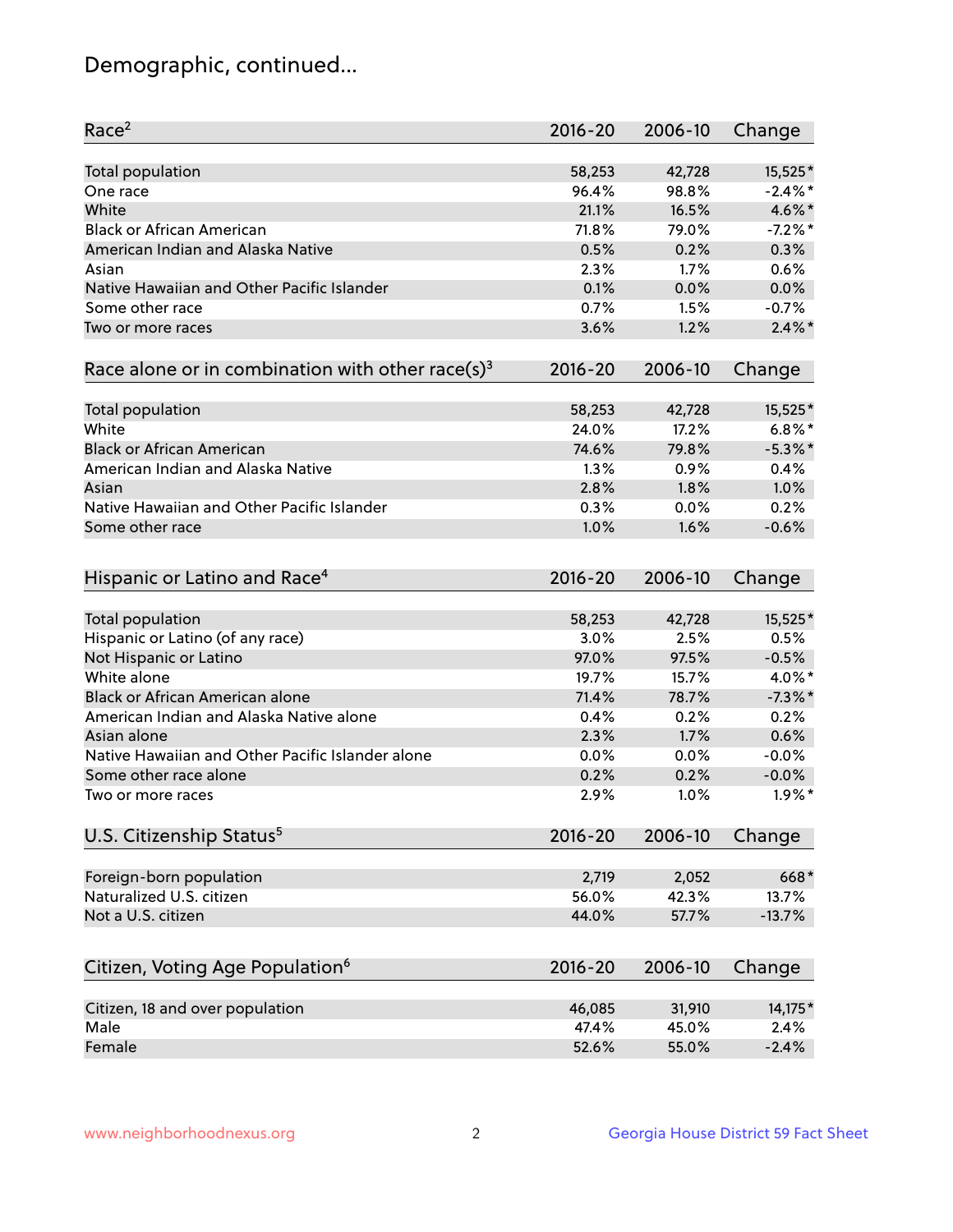#### Economic

| Income <sup>7</sup>                                 | $2016 - 20$ | 2006-10 | Change    |
|-----------------------------------------------------|-------------|---------|-----------|
|                                                     |             |         |           |
| All households                                      | 25,076      | 19,637  | 5,439*    |
| Less than \$10,000                                  | 13.9%       | 18.6%   | $-4.7%$ * |
| \$10,000 to \$14,999                                | 8.3%        | 9.5%    | $-1.3%$   |
| \$15,000 to \$24,999                                | 12.2%       | 14.1%   | $-1.9%$   |
| \$25,000 to \$34,999                                | 10.8%       | 12.5%   | $-1.7%$   |
| \$35,000 to \$49,999                                | 10.4%       | 12.5%   | $-2.2%$   |
| \$50,000 to \$74,999                                | 13.2%       | 15.1%   | $-2.0%$   |
| \$75,000 to \$99,999                                | 10.4%       | 7.5%    | $2.9\%$ * |
| \$100,000 to \$149,999                              | 11.9%       | 5.9%    | $6.0\%$ * |
| \$150,000 to \$199,999                              | 3.4%        | 2.5%    | $0.9\%$   |
| \$200,000 or more                                   | 5.6%        | 1.8%    | $3.9\%$ * |
| Median household income (dollars)                   | 41,530      | 31,267  | $10,263*$ |
| Mean household income (dollars)                     | 68,448      | 46,589  | 21,859*   |
| With earnings                                       | 75.1%       | 74.3%   | 0.8%      |
| Mean earnings (dollars)                             | 78,064      | 53,305  | 24,760*   |
| <b>With Social Security</b>                         | 25.8%       | 22.3%   | $3.5%$ *  |
| Mean Social Security income (dollars)               | 13,638      | 11,507  | $2,131*$  |
| With retirement income                              | 12.5%       | 11.9%   | 0.6%      |
| Mean retirement income (dollars)                    | 24,125      | 18,650  | 5,476*    |
| With Supplemental Security Income                   | 8.4%        | $6.1\%$ | $2.3\%$ * |
| Mean Supplemental Security Income (dollars)         | 8,112       | 7,062   | 1,050     |
| With cash public assistance income                  | 2.5%        | 2.3%    | 0.1%      |
| Mean cash public assistance income (dollars)        | 1,706       | 3,939   | $-2,233*$ |
| With Food Stamp/SNAP benefits in the past 12 months | 25.3%       | 19.2%   | $6.1\%$ * |
|                                                     |             |         |           |
| Families                                            | 9,685       | 8,423   | $1,263*$  |
| Less than \$10,000                                  | 9.0%        | 11.9%   | $-2.9%$   |
| \$10,000 to \$14,999                                | 4.2%        | 9.1%    | $-4.9%$   |
| \$15,000 to \$24,999                                | 12.6%       | 14.2%   | $-1.6%$   |
| \$25,000 to \$34,999                                | 14.7%       | 14.1%   | 0.6%      |
| \$35,000 to \$49,999                                | 11.6%       | 12.1%   | $-0.5%$   |
| \$50,000 to \$74,999                                | 14.9%       | 14.3%   | 0.6%      |
| \$75,000 to \$99,999                                | 10.5%       | 9.0%    | 1.4%      |
| \$100,000 to \$149,999                              | 11.1%       | $8.8\%$ | 2.3%      |
| \$150,000 to \$199,999                              | 4.0%        | 3.4%    | 0.7%      |
| \$200,000 or more                                   | 7.4%        | 3.0%    | 4.3%      |
| Median family income (dollars)                      | 47,504      | 36,356  | $11,148*$ |
| Mean family income (dollars)                        | 75,071      | 56,572  | 18,499*   |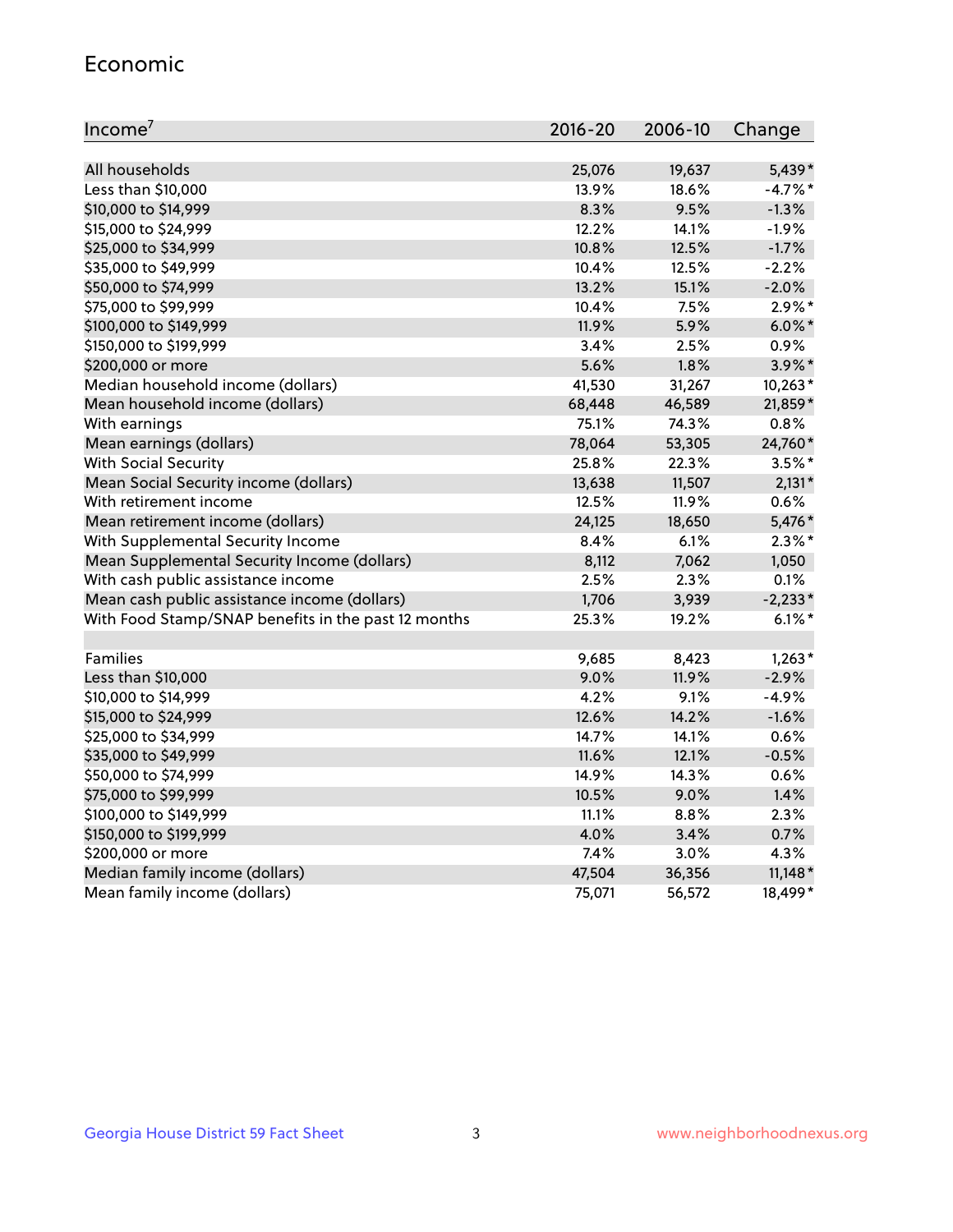## Economic, continued...

| Income, continued <sup>8</sup>                                        | $2016 - 20$ | 2006-10 | Change   |
|-----------------------------------------------------------------------|-------------|---------|----------|
|                                                                       |             |         |          |
| Nonfamily households                                                  | 15,391      | 11,214  | $4,176*$ |
| Median nonfamily income (dollars)                                     | 36,278      | 26,661  | $9,617*$ |
| Mean nonfamily income (dollars)                                       | 62,267      | 38,246  | 24,022*  |
| Median earnings for workers (dollars)                                 | 33,737      | 27,412  | $6,325*$ |
| Median earnings for male full-time, year-round workers                | 51,082      | 41,815  | $9,267*$ |
| (dollars)                                                             |             |         |          |
| Median earnings for female full-time, year-round workers<br>(dollars) | 42,855      | 34,140  | 8,715*   |
| Per capita income (dollars)                                           | 31,842      | 22,317  | $9,525*$ |
|                                                                       |             |         |          |
| Families and People Below Poverty Level <sup>9</sup>                  | $2016 - 20$ | 2006-10 | Change   |
|                                                                       |             |         |          |
| <b>All families</b>                                                   | 21.4%       | 25.7%   | $-4.3%$  |
| With related children under 18 years                                  | 35.8%       | 36.7%   | $-0.9%$  |
| With related children under 5 years only                              | 34.9%       | 19.0%   | 15.9%    |
| Married couple families                                               | 5.3%        | 9.9%    | $-4.6%$  |
| With related children under 18 years                                  | 10.9%       | 15.2%   | $-4.4%$  |
| With related children under 5 years only                              | 14.4%       | 2.7%    | 11.7%    |
| Families with female householder, no husband present                  | 37.1%       | 38.2%   | $-1.1%$  |
| With related children under 18 years                                  | 48.4%       | 45.8%   | 2.5%     |
| With related children under 5 years only                              | 41.5%       | 35.3%   | 6.2%     |
| All people                                                            | 25.7%       | 28.6%   | $-2.9%$  |
| Under 18 years                                                        | 42.5%       | 43.5%   | $-1.0%$  |
| Related children under 18 years                                       | 42.5%       | 43.6%   | $-1.1%$  |
| Related children under 5 years                                        | 47.6%       | 35.4%   | 12.3%    |
| Related children 5 to 17 years                                        | 40.5%       | 47.0%   | $-6.5%$  |
| 18 years and over                                                     | 21.6%       | 24.3%   | $-2.7%$  |
| 18 to 64 years                                                        | 21.0%       | 23.6%   | $-2.7%$  |
| 65 years and over                                                     | 24.9%       | 28.8%   | $-3.9%$  |
| People in families                                                    | 25.0%       | 28.0%   | $-3.0%$  |
| Unrelated individuals 15 years and over                               |             |         |          |
|                                                                       | 26.8%       | 29.9%   | $-3.1%$  |
| Non-Hispanic white people                                             | 8.5%        | 12.9%   | $-4.4%$  |
| Black or African-American people                                      | 31.2%       | 32.0%   | $-0.7%$  |
| Asian people                                                          | 22.5%       | 28.9%   | $-6.4%$  |
| Hispanic or Latino people                                             | 17.6%       | 24.9%   | $-7.3%$  |
|                                                                       |             |         |          |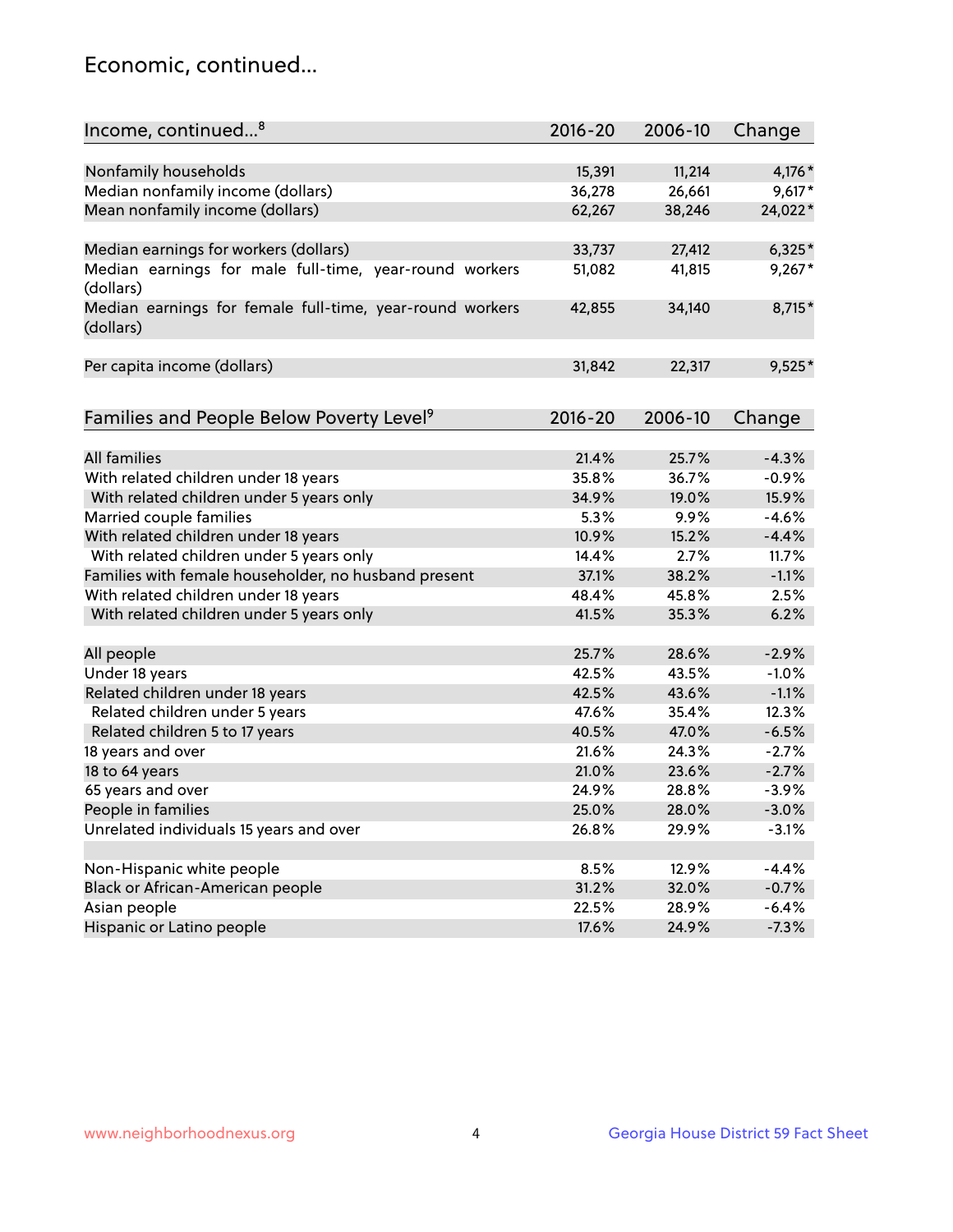## Employment

| Employment Status <sup>10</sup>                                                              | $2016 - 20$ | 2006-10 | Change    |
|----------------------------------------------------------------------------------------------|-------------|---------|-----------|
|                                                                                              |             |         |           |
| Population 16 years and over                                                                 | 48,037      | 34,094  | 13,943*   |
| In labor force                                                                               | 63.6%       | 64.7%   | $-1.1%$   |
| Civilian labor force                                                                         | 63.4%       | 64.3%   | $-0.8%$   |
| Employed                                                                                     | 58.7%       | 56.0%   | 2.7%      |
| Unemployed                                                                                   | 4.7%        | 8.3%    | $-3.6%$   |
| <b>Armed Forces</b>                                                                          | 0.1%        | 0.4%    | $-0.3%$   |
| Not in labor force                                                                           | 36.4%       | 35.3%   | 1.1%      |
|                                                                                              |             |         |           |
| Civilian labor force                                                                         | 30,475      | 21,918  | 8,556*    |
| <b>Unemployment Rate</b>                                                                     | 7.4%        | 12.9%   | $-5.4%$   |
| Females 16 years and over                                                                    | 25,135      | 18,526  | $6,609*$  |
| In labor force                                                                               | 63.0%       | 61.7%   | 1.4%      |
| Civilian labor force                                                                         | 63.0%       | 61.2%   | 1.7%      |
| Employed                                                                                     | 59.3%       | 54.6%   | 4.7%      |
|                                                                                              |             |         |           |
| Own children of the householder under 6 years                                                | 3,277       | 2,921   | 356       |
| All parents in family in labor force                                                         | 76.4%       | 77.7%   | $-1.3%$   |
|                                                                                              |             |         |           |
| Own children of the householder 6 to 17 years                                                | 6,180       | 5,401   | 779       |
| All parents in family in labor force                                                         | 83.7%       | 77.7%   | 6.0%      |
|                                                                                              |             |         |           |
| Industry <sup>11</sup>                                                                       | $2016 - 20$ | 2006-10 | Change    |
|                                                                                              |             |         |           |
| Civilian employed population 16 years and over                                               | 28,205      | 19,091  | $9,113*$  |
| Agriculture, forestry, fishing and hunting, and mining                                       | 0.2%        | 0.2%    | $-0.0%$   |
| Construction                                                                                 | 3.1%        | 5.0%    | $-1.9%$   |
| Manufacturing                                                                                | 3.6%        | 6.0%    | $-2.4%$   |
| Wholesale trade                                                                              | 1.5%        | 2.4%    | $-0.9%$   |
| Retail trade                                                                                 | 9.3%        | 11.8%   | $-2.5%$   |
| Transportation and warehousing, and utilities                                                | 8.6%        | 6.8%    | 1.8%      |
| Information                                                                                  | 5.1%        | 5.0%    | 0.2%      |
| Finance and insurance, and real estate and rental and leasing                                | 5.6%        | 6.7%    | $-1.1%$   |
| Professional, scientific, and management, and administrative                                 | 18.7%       | 14.9%   | $3.8\%$ * |
| and waste management services<br>Educational services, and health care and social assistance |             | 19.7%   |           |
|                                                                                              | 23.1%       |         | $3.5%$ *  |
| Arts, entertainment, and recreation, and accommodation and<br>food services                  | 11.3%       | 11.3%   | $0.0\%$   |
| Other services, except public administration                                                 | 4.4%        | 5.9%    | $-1.4%$   |
| Public administration                                                                        | 5.3%        | 4.3%    | 1.0%      |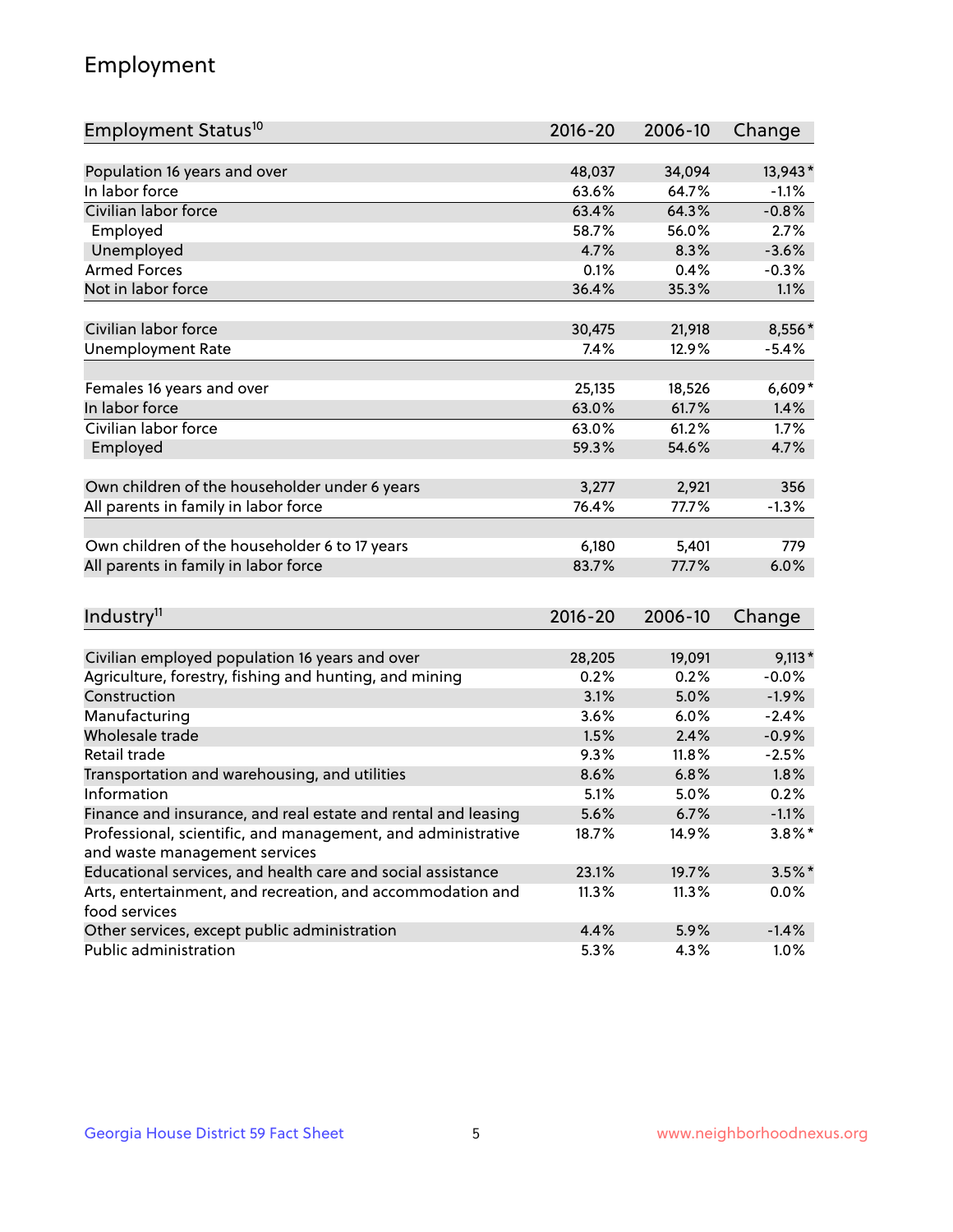## Employment, continued...

| Occupation <sup>12</sup>                                                    | $2016 - 20$ | 2006-10 | Change     |
|-----------------------------------------------------------------------------|-------------|---------|------------|
| Civilian employed population 16 years and over                              | 28,205      | 19,091  | $9,113*$   |
| Management, business, science, and arts occupations                         | 44.7%       | 34.5%   | $10.2\%$ * |
| Service occupations                                                         | 18.0%       | 21.4%   | $-3.3\%$ * |
| Sales and office occupations                                                | 22.6%       | 25.6%   | $-3.0\%$ * |
|                                                                             |             |         |            |
| Natural<br>and<br>resources,<br>construction,<br>maintenance<br>occupations | 4.0%        | 7.1%    | $-3.1%$    |
| Production, transportation, and material moving occupations                 | 10.6%       | 11.4%   | $-0.8%$    |
| Class of Worker <sup>13</sup>                                               | 2016-20     | 2006-10 | Change     |
|                                                                             |             |         |            |
| Civilian employed population 16 years and over                              | 28,205      | 19,091  | $9,113*$   |
| Private wage and salary workers                                             | 81.0%       | 79.9%   | 1.1%       |
| Government workers                                                          | 15.0%       | 14.4%   | 0.6%       |
| Self-employed in own not incorporated business workers                      | 3.9%        | 5.7%    | $-1.8%$    |
| Unpaid family workers                                                       | 0.2%        | 0.0%    | 0.1%       |
| Job Flows <sup>14</sup>                                                     | 2019        | 2010    | Change     |
|                                                                             |             |         |            |
| Total Jobs in district                                                      | 38,093      | 27,391  | 10,702     |
| Held by residents of district                                               | 3.4%        | 3.4%    | $-0.0%$    |
| Held by non-residents of district                                           | 96.6%       | 96.6%   | 0.0%       |
| Jobs by Industry Sector <sup>15</sup>                                       | 2019        | 2010    | Change     |
|                                                                             |             |         |            |
| Total Jobs in district                                                      | 38,093      | 27,391  | 10,702     |
| Goods Producing sectors                                                     | 4.0%        | 8.0%    | $-4.0%$    |
| Trade, Transportation, and Utilities sectors                                | 8.5%        | 12.9%   | $-4.4%$    |
| All Other Services sectors                                                  | 87.5%       | 79.1%   | 8.3%       |
|                                                                             |             |         |            |
| Total Jobs in district held by district residents                           | 1,285       | 930     | 355        |
| <b>Goods Producing sectors</b>                                              | 4.0%        | 5.1%    | $-1.0%$    |
| Trade, Transportation, and Utilities sectors                                | 6.9%        | 9.8%    | $-2.9%$    |
| All Other Services sectors                                                  | 89.0%       | 85.2%   | 3.9%       |
|                                                                             |             |         |            |
| Jobs by Earnings <sup>16</sup>                                              | 2019        | 2010    | Change     |
| Total Jobs in district                                                      | 38,093      | 27,391  | 10,702     |
| Jobs with earnings \$1250/month or less                                     | 22.4%       | 20.9%   | 1.4%       |
| Jobs with earnings \$1251/month to \$3333/month                             | 32.0%       | 41.1%   | $-9.2%$    |
|                                                                             | 45.7%       | 38.0%   |            |
| Jobs with earnings greater than \$3333/month                                |             |         | 7.7%       |
| Total Jobs in district held by district residents                           | 1,285       | 930     | 355        |
| Jobs with earnings \$1250/month or less                                     | 27.2%       | 32.5%   | $-5.3%$    |
| Jobs with earnings \$1251/month to \$3333/month                             | 36.2%       | 46.3%   | $-10.2%$   |
| Jobs with earnings greater than \$3333/month                                | 36.7%       | 21.2%   | 15.5%      |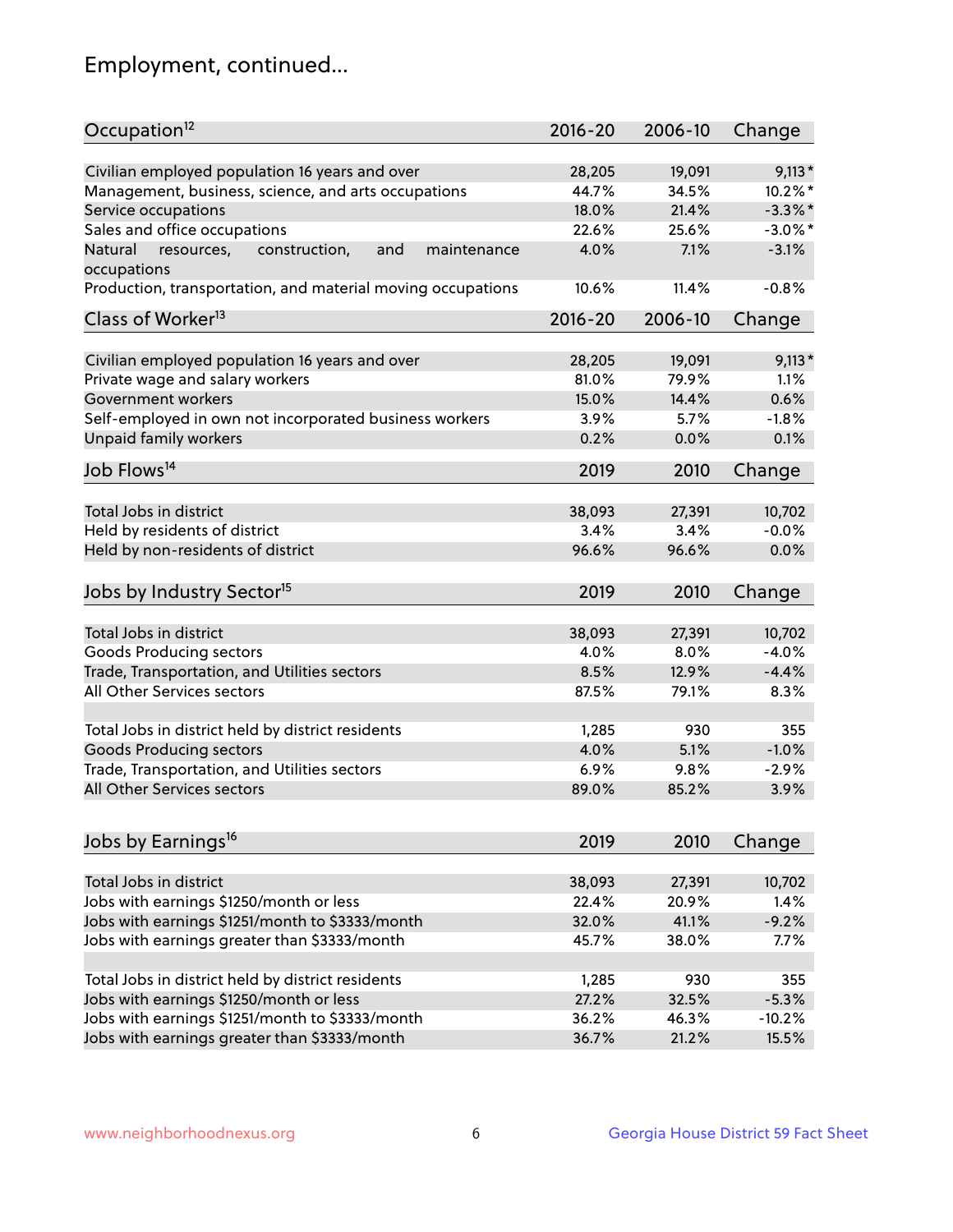## Employment, continued...

| Jobs by Age of Worker <sup>17</sup>               | 2019   | 2010   | Change  |
|---------------------------------------------------|--------|--------|---------|
|                                                   |        |        |         |
| Total Jobs in district                            | 38,093 | 27,391 | 10,702  |
| Jobs with workers age 29 or younger               | 19.7%  | 18.4%  | 1.4%    |
| Jobs with workers age 30 to 54                    | 58.8%  | 62.3%  | $-3.5%$ |
| Jobs with workers age 55 or older                 | 21.4%  | 19.3%  | 2.1%    |
|                                                   |        |        |         |
| Total Jobs in district held by district residents | 1.285  | 930    | 355     |
| Jobs with workers age 29 or younger               | 22.3%  | 23.0%  | $-0.7%$ |
| Jobs with workers age 30 to 54                    | 60.5%  | 59.7%  | 0.8%    |
| Jobs with workers age 55 or older                 | 17.2%  | 17.3%  | $-0.1%$ |
|                                                   |        |        |         |

#### Education

| School Enrollment <sup>18</sup>                | $2016 - 20$ | 2006-10 | Change     |
|------------------------------------------------|-------------|---------|------------|
|                                                |             |         |            |
| Population 3 years and over enrolled in school | 16,397      | 10,847  | $5,550*$   |
| Nursery school, preschool                      | 5.3%        | 6.7%    | $-1.4%$    |
| Kindergarten                                   | 3.6%        | 3.1%    | 0.5%       |
| Elementary school (grades 1-8)                 | 31.0%       | 40.0%   | $-9.0\%$ * |
| High school (grades 9-12)                      | 11.4%       | 20.1%   | $-8.7\%$ * |
| College or graduate school                     | 48.7%       | 30.1%   | 18.6%*     |
| Educational Attainment <sup>19</sup>           | $2016 - 20$ | 2006-10 | Change     |
|                                                |             |         |            |
| Population 25 years and over                   | 38,693      | 28,407  | 10,286*    |
| Less than 9th grade                            | 2.3%        | 4.9%    | $-2.5%$    |
| 9th to 12th grade, no diploma                  | 7.5%        | 14.1%   | $-6.6\%$ * |
| High school graduate (includes equivalency)    | 24.1%       | 28.5%   | $-4.3\%$ * |
| Some college, no degree                        | 19.5%       | 18.1%   | 1.4%       |
| Associate's degree                             | 8.3%        | 4.4%    | $3.9\%$ *  |
| Bachelor's degree                              | 21.7%       | 20.4%   | 1.3%       |
| Graduate or professional degree                | 16.5%       | $9.7\%$ | $6.8\%$ *  |
|                                                |             |         |            |
| Percent high school graduate or higher         | 90.2%       | 81.1%   | $9.1\%$ *  |
| Percent bachelor's degree or higher            | 38.3%       | 30.2%   | $8.1\%$ *  |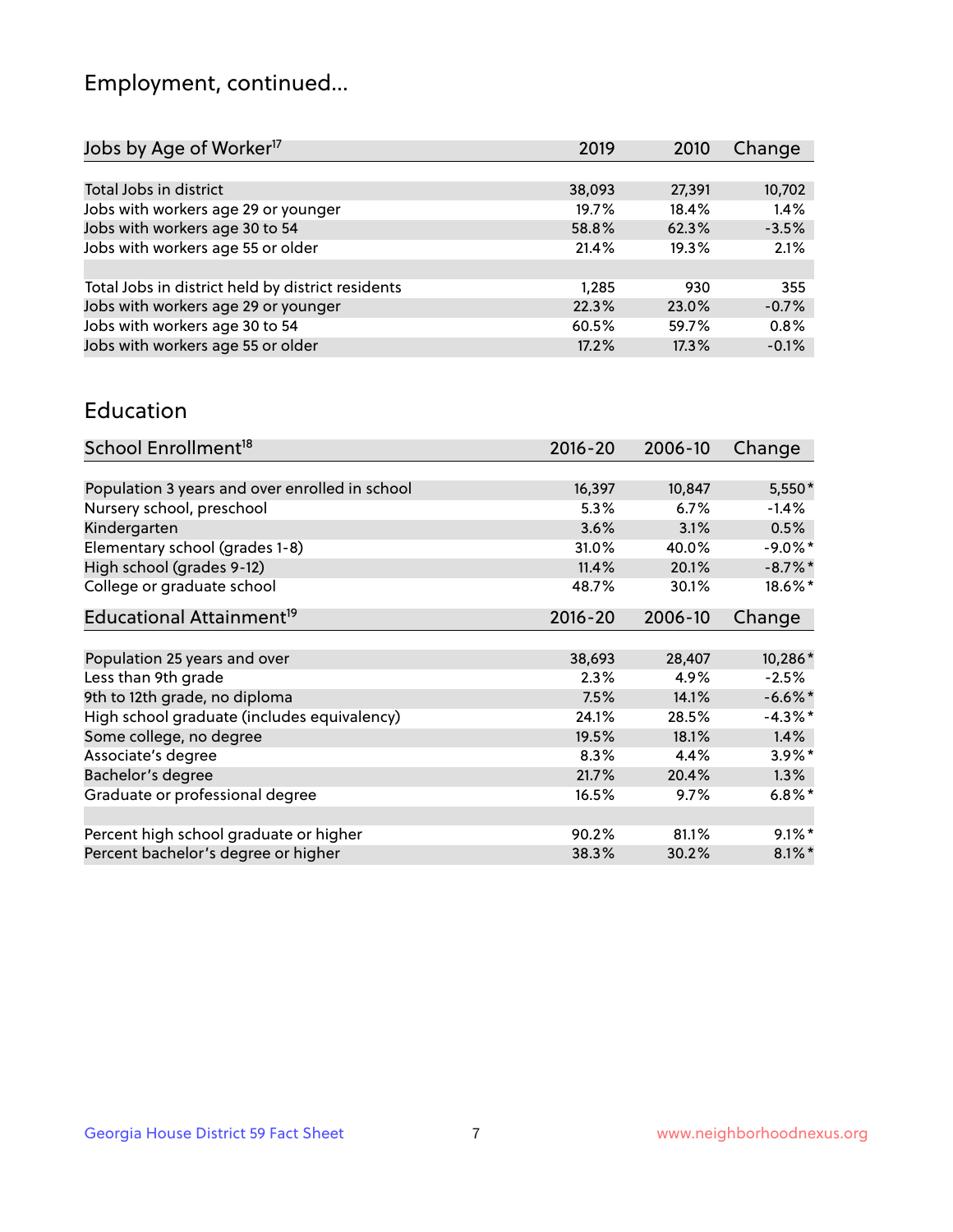## Housing

| Households by Type <sup>20</sup>                     | 2016-20         | 2006-10         | Change                |
|------------------------------------------------------|-----------------|-----------------|-----------------------|
|                                                      |                 |                 |                       |
| <b>Total households</b>                              | 25,076          | 19,637          | 5,439*                |
| Family households (families)                         | 38.6%           | 42.9%           | $-4.3\%$ *            |
| With own children under 18 years                     | 15.0%           | 17.9%           | $-2.9%$               |
| Married-couple family                                | 16.1%           | 17.5%           | $-1.4%$               |
| With own children of the householder under 18 years  | 4.5%            | 5.4%            | $-0.9%$               |
| Male householder, no wife present, family            | 4.2%            | 4.4%            | $-0.3%$               |
| With own children of the householder under 18 years  | 1.9%            | 1.3%            | 0.7%                  |
| Female householder, no husband present, family       | 18.4%           | 20.9%           | $-2.6%$               |
| With own children of the householder under 18 years  | 8.6%            | 11.2%           | $-2.7%$ *             |
| Nonfamily households                                 | 61.4%           | 57.1%           | $4.3\%$ *             |
| Householder living alone                             | 49.9%           | 48.6%           | 1.3%                  |
| 65 years and over                                    | 13.0%           | 11.1%           | $1.9\%$ *             |
| Households with one or more people under 18 years    | 20.0%           | 23.7%           | $-3.7%$ *             |
| Households with one or more people 65 years and over | 21.7%           | 19.3%           | $2.4\%$ *             |
|                                                      |                 |                 |                       |
| Average household size                               | 2.15            | 2.14            | 0.01                  |
| Average family size                                  | 3.38            | 3.29            | 0.09                  |
| Housing Occupancy <sup>21</sup>                      | $2016 - 20$     | 2006-10         | Change                |
|                                                      |                 |                 |                       |
| Total housing units                                  | 29,683<br>84.5% | 26,064<br>75.3% | $3,618*$<br>$9.1\%$ * |
| Occupied housing units                               |                 |                 |                       |
| Vacant housing units                                 | 15.5%           | 24.7%           | $-9.1\%$ *            |
| Homeowner vacancy rate                               | 4.5             | 10.4            | $-6.0*$               |
| Rental vacancy rate                                  | 7.9             | 15.2            | $-7.3*$               |
| Units in Structure <sup>22</sup>                     | $2016 - 20$     | 2006-10         | Change                |
| Total housing units                                  | 29,683          | 26,064          | $3,618*$              |
| 1-unit, detached                                     | 37.9%           | 42.0%           | $-4.1%$ *             |
| 1-unit, attached                                     | 4.4%            | 3.4%            | $1.0\%$               |
| 2 units                                              | 2.6%            | 5.0%            | $-2.3\%$ *            |
| 3 or 4 units                                         | 4.5%            | 3.1%            | 1.4%                  |
| 5 to 9 units                                         | 7.4%            | 9.4%            | $-2.1%$               |
| 10 to 19 units                                       | 9.1%            | 10.7%           | $-1.6%$               |
| 20 or more units                                     | 33.9%           | 25.5%           | $8.4\%$ *             |
| Mobile home                                          | 0.2%            | 0.8%            | $-0.6\%$              |
| Boat, RV, van, etc.                                  | 0.0%            | 0.0%            | $-0.0\%$              |
|                                                      |                 |                 |                       |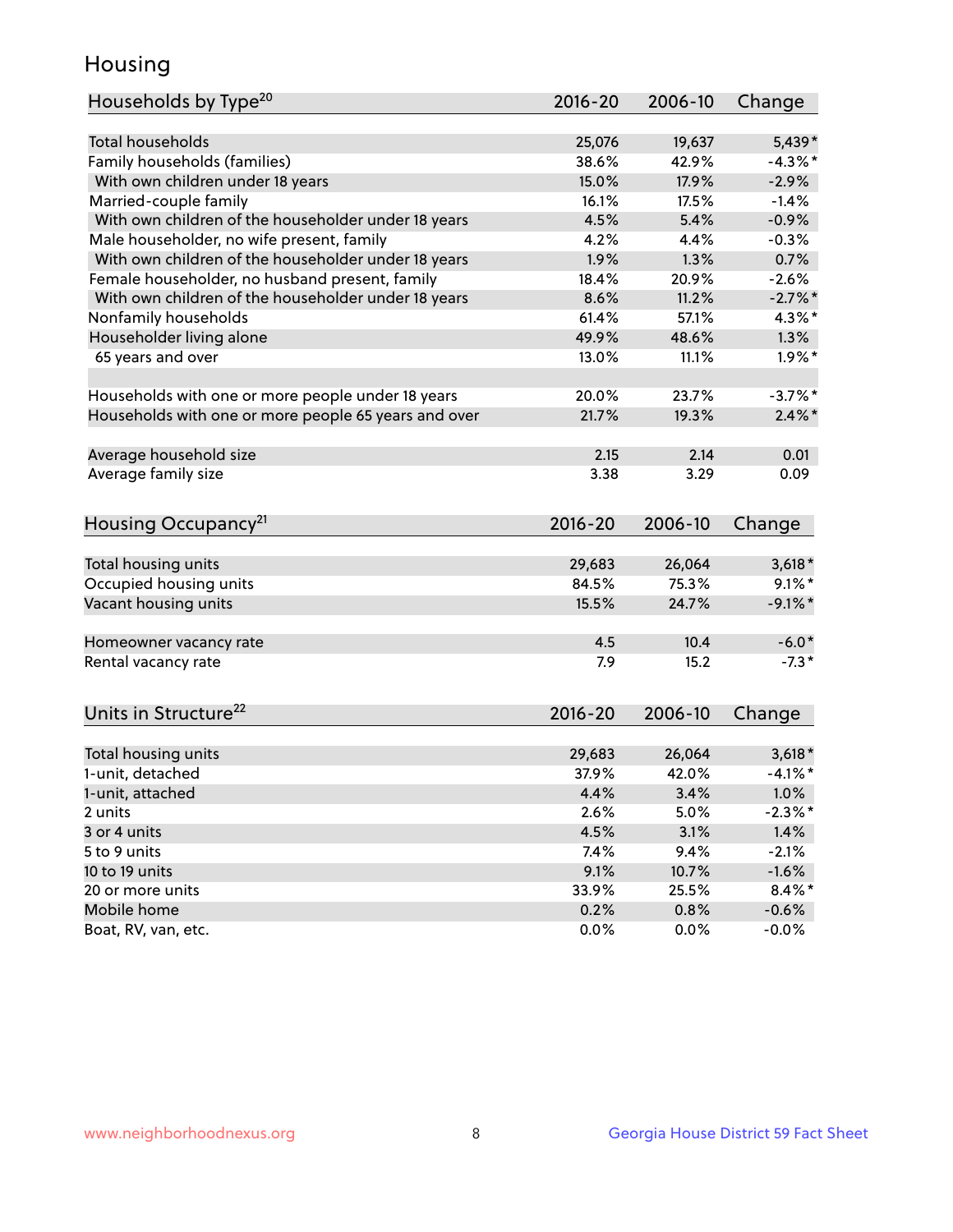## Housing, Continued...

| Year Structure Built <sup>23</sup>             | 2016-20     | 2006-10 | Change     |
|------------------------------------------------|-------------|---------|------------|
| Total housing units                            | 29,683      | 26,064  | $3,618*$   |
| Built 2014 or later                            | 2.7%        | (X)     | (X)        |
| Built 2010 to 2013                             | 5.3%        | (X)     | (X)        |
| Built 2000 to 2009                             | 24.1%       | 23.8%   | 0.3%       |
| Built 1990 to 1999                             | 9.1%        | 5.7%    | $3.4\%$ *  |
| Built 1980 to 1989                             | 4.7%        | 4.8%    | $-0.1%$    |
| Built 1970 to 1979                             | 8.2%        | 12.2%   | $-4.0\%$ * |
| Built 1960 to 1969                             | 14.6%       | 15.6%   | $-1.0%$    |
| Built 1950 to 1959                             | 9.7%        | 12.2%   | $-2.5%$ *  |
| Built 1940 to 1949                             | 6.6%        | 7.9%    | $-1.4%$    |
| Built 1939 or earlier                          | 15.1%       | 17.8%   | $-2.7\%$ * |
| Housing Tenure <sup>24</sup>                   | $2016 - 20$ | 2006-10 | Change     |
| Occupied housing units                         | 25,076      | 19,637  | 5,439*     |
| Owner-occupied                                 | 33.3%       | 37.9%   | $-4.6\%$ * |
| Renter-occupied                                | 66.7%       | 62.1%   | 4.6%*      |
| Average household size of owner-occupied unit  | 2.28        | 2.25    | 0.03       |
| Average household size of renter-occupied unit | 2.09        | 2.07    | 0.01       |
| Residence 1 Year Ago <sup>25</sup>             | $2016 - 20$ | 2006-10 | Change     |
| Population 1 year and over                     | 57,788      | 42,239  | 15,549*    |
| Same house                                     | 80.3%       | 78.0%   | 2.3%       |
| Different house in the U.S.                    | 19.3%       | 21.6%   | $-2.4%$    |
| Same county                                    | 10.0%       | 14.7%   | $-4.7%$ *  |
| Different county                               | 9.3%        | 7.0%    | $2.3\%$ *  |
| Same state                                     | 5.8%        | 4.4%    | 1.3%       |
| Different state                                | 3.5%        | 2.5%    | 1.0%       |
| Abroad                                         | 0.4%        | 0.3%    | 0.1%       |
| Value of Housing Unit <sup>26</sup>            | $2016 - 20$ | 2006-10 | Change     |
| Owner-occupied units                           | 8,352       | 7,448   | 904*       |
| Less than \$50,000                             | 4.6%        | 4.4%    | 0.2%       |
| \$50,000 to \$99,999                           | 16.6%       | 18.6%   | $-2.0%$    |
| \$100,000 to \$149,999                         | 13.0%       | 22.4%   | $-9.5%$ *  |
| \$150,000 to \$199,999                         | 14.8%       | 22.8%   | $-8.1%$    |
| \$200,000 to \$299,999                         | 21.8%       | 18.8%   | 3.0%       |
| \$300,000 to \$499,999                         | 17.8%       | 8.5%    | 9.3%       |
| \$500,000 to \$999,999                         | 9.8%        | 3.7%    | 6.1%       |
| \$1,000,000 or more                            | 1.6%        | 0.7%    | 0.9%       |
| Median (dollars)                               | 203,313     | 158,909 | 44,405*    |
| Mortgage Status <sup>27</sup>                  | $2016 - 20$ | 2006-10 | Change     |
| Owner-occupied units                           | 8,352       | 7,448   | 904*       |
| Housing units with a mortgage                  | 71.9%       | 79.7%   | $-7.7\%$ * |
| Housing units without a mortgage               | 28.1%       | 20.3%   | $7.7\%$ *  |
|                                                |             |         |            |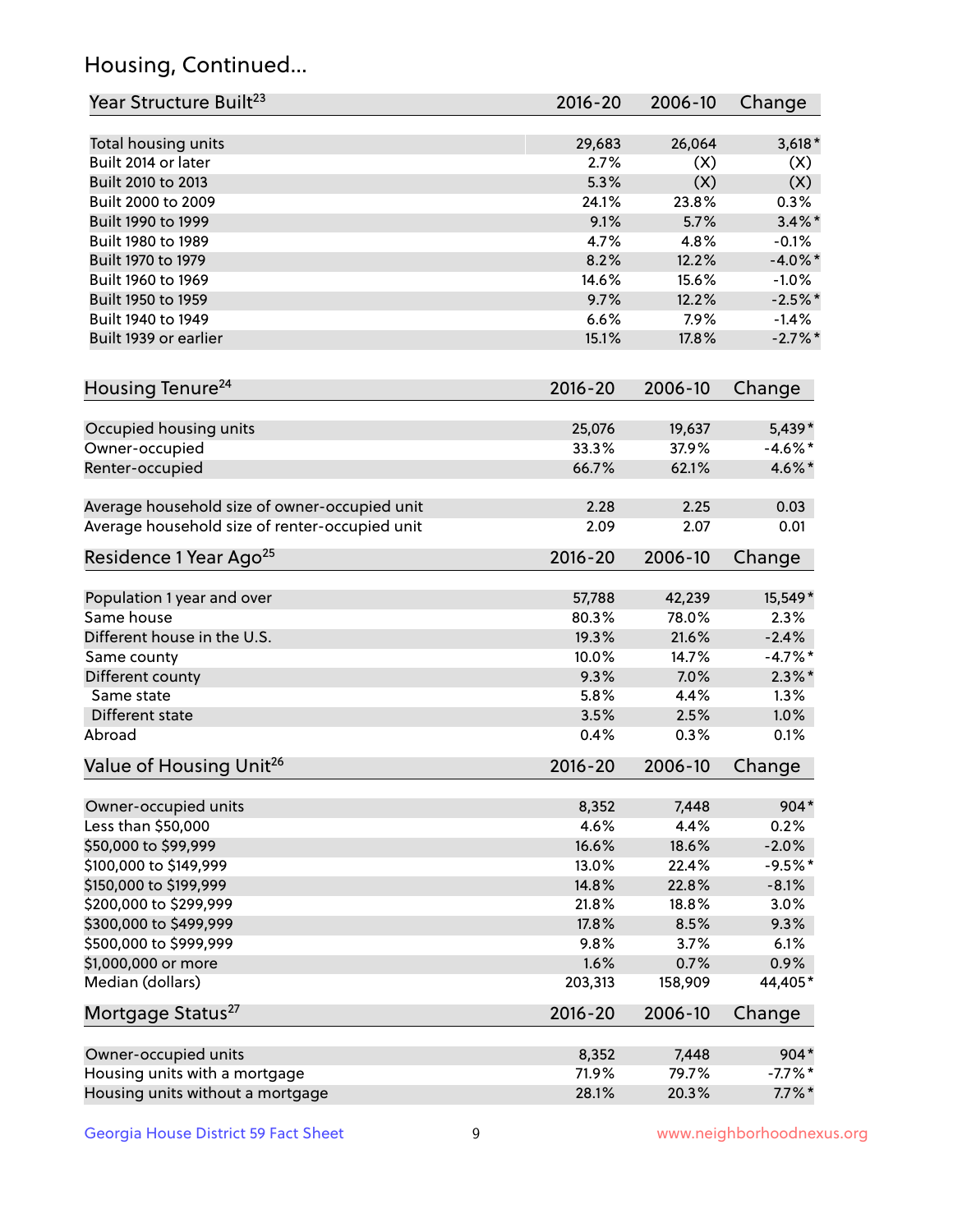## Housing, Continued...

| Selected Monthly Owner Costs <sup>28</sup>                                            | 2016-20     | 2006-10 | Change         |
|---------------------------------------------------------------------------------------|-------------|---------|----------------|
| Housing units with a mortgage                                                         | 6,009       | 5,933   | 76             |
| Less than \$300                                                                       | 0.1%        | 0.1%    | $-0.0%$        |
| \$300 to \$499                                                                        | 4.5%        | 1.8%    | 2.7%           |
| \$500 to \$999                                                                        | 16.9%       | 19.0%   | $-2.2%$        |
| \$1,000 to \$1,499                                                                    | 28.3%       | 39.5%   | $-11.2\%$ *    |
| \$1,500 to \$1,999                                                                    | 24.1%       | 19.5%   | 4.6%           |
| \$2,000 to \$2,999                                                                    | 17.1%       | 13.0%   | 4.1%           |
| \$3,000 or more                                                                       | 8.9%        | 6.9%    | 2.0%           |
| Median (dollars)                                                                      | 1,504       | 1,378   | $126*$         |
|                                                                                       |             |         |                |
| Housing units without a mortgage                                                      | 2,343       | 1,515   | 828*           |
| Less than \$150                                                                       | 1.3%        | 1.3%    | $-0.0%$        |
| \$150 to \$249                                                                        | 9.5%        | 9.9%    | $-0.3%$        |
| \$250 to \$349                                                                        | 19.3%       | 18.9%   | 0.4%           |
| \$350 to \$499                                                                        | 34.4%       | 32.1%   | 2.3%           |
| \$500 to \$699                                                                        | 21.7%       | 26.1%   | $-4.4%$        |
| \$700 or more                                                                         | 13.7%       | 11.6%   | 2.1%           |
| Median (dollars)                                                                      | 443         | 444     | -1             |
| Selected Monthly Owner Costs as a Percentage of<br>Household Income <sup>29</sup>     | $2016 - 20$ | 2006-10 | Change         |
| Housing units with a mortgage (excluding units where<br>SMOCAPI cannot be computed)   | 5,972       | 5,901   | 72             |
| Less than 20.0 percent                                                                | 50.1%       | 27.6%   | 22.5%*         |
| 20.0 to 24.9 percent                                                                  | 16.1%       | 14.7%   | 1.4%           |
| 25.0 to 29.9 percent                                                                  | 8.9%        | 13.1%   | $-4.2%$        |
| 30.0 to 34.9 percent                                                                  | 4.8%        | 9.8%    | $-5.0\%$       |
| 35.0 percent or more                                                                  | 20.1%       | 34.9%   | $-14.7%$ *     |
| Not computed                                                                          | 37          | 32      | 5              |
| Housing unit without a mortgage (excluding units where<br>SMOCAPI cannot be computed) | 2,312       | 1,489   | 823            |
| Less than 10.0 percent                                                                | 45.0%       | 29.4%   | 15.6%          |
| 10.0 to 14.9 percent                                                                  | 13.1%       | 18.1%   | $-5.0%$        |
| 15.0 to 19.9 percent                                                                  | 7.4%        | 12.7%   | $-5.3%$        |
| 20.0 to 24.9 percent                                                                  | 6.9%        | 8.3%    | $-1.4%$        |
| 25.0 to 29.9 percent                                                                  | 6.7%        | 7.6%    | $-0.9%$        |
| 30.0 to 34.9 percent                                                                  | 7.8%        | 6.0%    | 1.8%           |
| 35.0 percent or more                                                                  | 13.0%       | 17.9%   | $-4.9%$        |
| Not computed                                                                          | 31          | 26      | 5 <sub>1</sub> |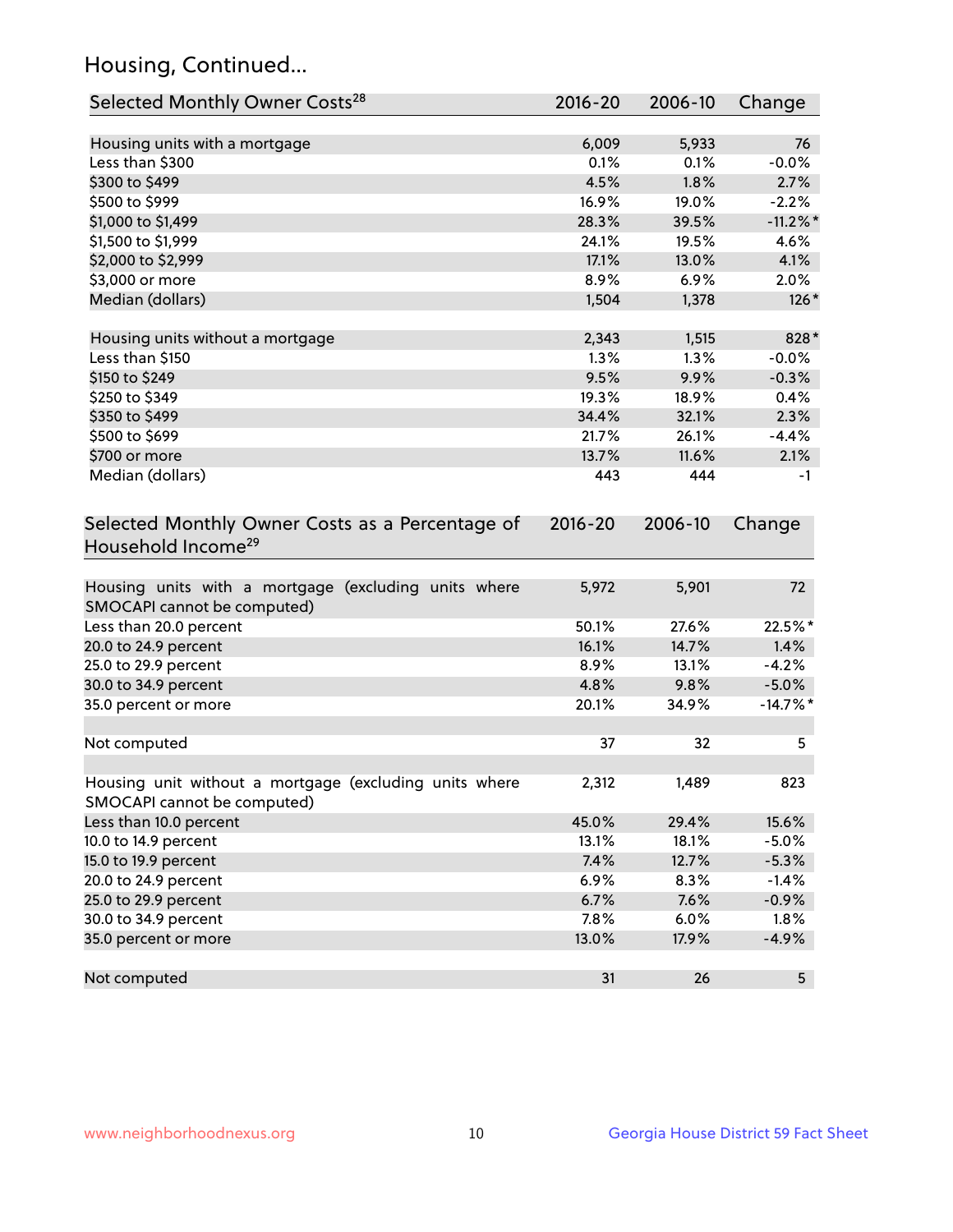## Housing, Continued...

| Gross Rent <sup>30</sup>   | 2016-20 | 2006-10 | Change     |
|----------------------------|---------|---------|------------|
|                            |         |         |            |
| Occupied units paying rent | 16,523  | 11,869  | $4,653*$   |
| Less than \$200            | 3.7%    | 6.9%    | $-3.2%$    |
| \$200 to \$499             | 13.7%   | 17.2%   | $-3.5%$    |
| \$500 to \$749             | 14.7%   | 22.5%   | $-7.7\%$   |
| \$750 to \$999             | 14.8%   | 27.3%   | $-12.5%$ * |
| \$1,000 to \$1,499         | 30.9%   | 22.3%   | $8.5\%$ *  |
| \$1,500 to \$1,999         | 16.8%   | 3.0%    | 13.8%*     |
| \$2,000 or more            | 5.5%    | 0.8%    | 4.7%       |
| Median (dollars)           | 1,044   | 853     | $190*$     |
|                            |         |         |            |
| No rent paid               | 202     | 320     | $-118$     |
|                            |         |         |            |

| Gross Rent as a Percentage of Household Income <sup>31</sup>                   | $2016 - 20$ | 2006-10 | Change   |
|--------------------------------------------------------------------------------|-------------|---------|----------|
|                                                                                |             |         |          |
| Occupied units paying rent (excluding units where GRAPI<br>cannot be computed) | 16,031      | 11,417  | $4,614*$ |
| Less than 15.0 percent                                                         | 10.0%       | 9.2%    | 0.8%     |
| 15.0 to 19.9 percent                                                           | 9.6%        | 9.4%    | 0.2%     |
| 20.0 to 24.9 percent                                                           | 11.1%       | 12.2%   | $-1.1%$  |
| 25.0 to 29.9 percent                                                           | 13.8%       | 12.6%   | 1.2%     |
| 30.0 to 34.9 percent                                                           | $7.0\%$     | 10.5%   | $-3.5%$  |
| 35.0 percent or more                                                           | 48.5%       | 46.0%   | 2.4%     |
|                                                                                |             |         |          |
| Not computed                                                                   | 693         | 772     | $-79$    |

## Transportation

| Commuting to Work <sup>32</sup>           | 2016-20 | 2006-10  | Change     |
|-------------------------------------------|---------|----------|------------|
|                                           |         |          |            |
| Workers 16 years and over                 | 27,374  | 18,604   | 8,770*     |
| Car, truck, or van - drove alone          | 57.9%   | 64.7%    | $-6.8\%$ * |
| Car, truck, or van - carpooled            | 5.3%    | 9.5%     | $-4.2\%$ * |
| Public transportation (excluding taxicab) | 15.9%   | $15.8\%$ | 0.1%       |
| Walked                                    | 3.7%    | 3.6%     | 0.1%       |
| Other means                               | 5.1%    | $2.0\%$  | $3.1\%$ *  |
| Worked at home                            | 12.1%   | 4.3%     | $7.8\%$ *  |
|                                           |         |          |            |
| Mean travel time to work (minutes)        | 31.2    | 28.6     | 2.7        |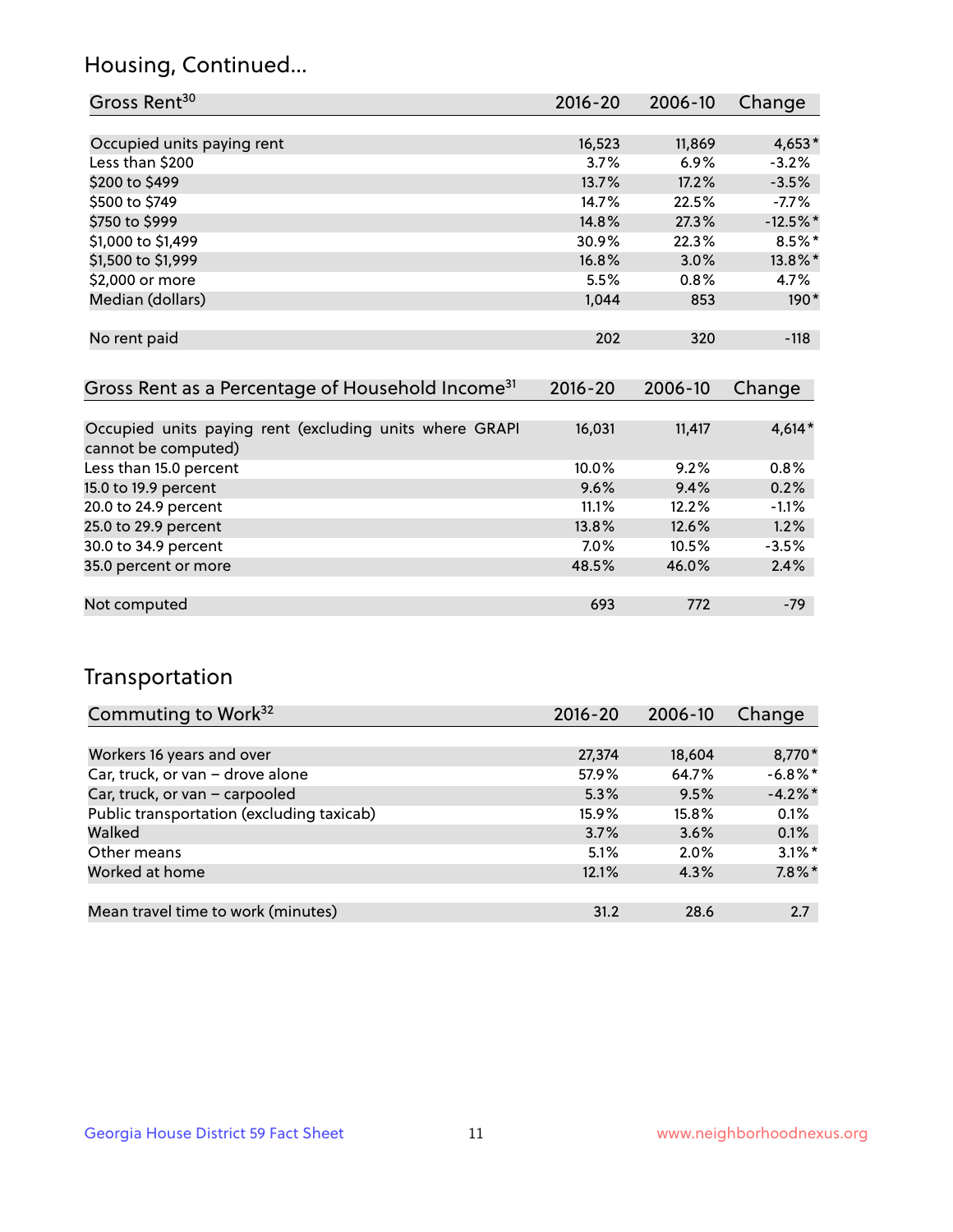## Transportation, Continued...

| Vehicles Available <sup>33</sup> | 2016-20 | 2006-10 | Change     |
|----------------------------------|---------|---------|------------|
|                                  |         |         |            |
| Occupied housing units           | 25,076  | 19,637  | $5.439*$   |
| No vehicles available            | 24.2%   | 27.8%   | $-3.6\%$ * |
| 1 vehicle available              | 45.2%   | 43.4%   | 1.8%       |
| 2 vehicles available             | 23.3%   | 23.1%   | 0.2%       |
| 3 or more vehicles available     | 7.4%    | 5.7%    | 1.6%       |

#### Health

| Health Insurance coverage <sup>34</sup>                 | 2016-20 |
|---------------------------------------------------------|---------|
|                                                         |         |
| Civilian Noninstitutionalized Population                | 57,993  |
| With health insurance coverage                          | 87.1%   |
| With private health insurance coverage                  | 57.8%   |
| With public health coverage                             | 35.9%   |
| No health insurance coverage                            | 12.9%   |
| Civilian Noninstitutionalized Population Under 19 years | 11,866  |
| No health insurance coverage                            | 3.4%    |
| Civilian Noninstitutionalized Population 19 to 64 years | 39,310  |
| In labor force:                                         | 29,146  |
| Employed:                                               | 26,980  |
| With health insurance coverage                          | 84.4%   |
| With private health insurance coverage                  | 77.0%   |
| With public coverage                                    | 8.8%    |
| No health insurance coverage                            | 15.6%   |
| Unemployed:                                             | 2,166   |
| With health insurance coverage                          | 43.1%   |
| With private health insurance coverage                  | 26.2%   |
| With public coverage                                    | 20.9%   |
| No health insurance coverage                            | 56.9%   |
| Not in labor force:                                     | 10,164  |
| With health insurance coverage                          | 84.5%   |
| With private health insurance coverage                  | 45.7%   |
| With public coverage                                    | 44.6%   |
| No health insurance coverage                            | 15.5%   |